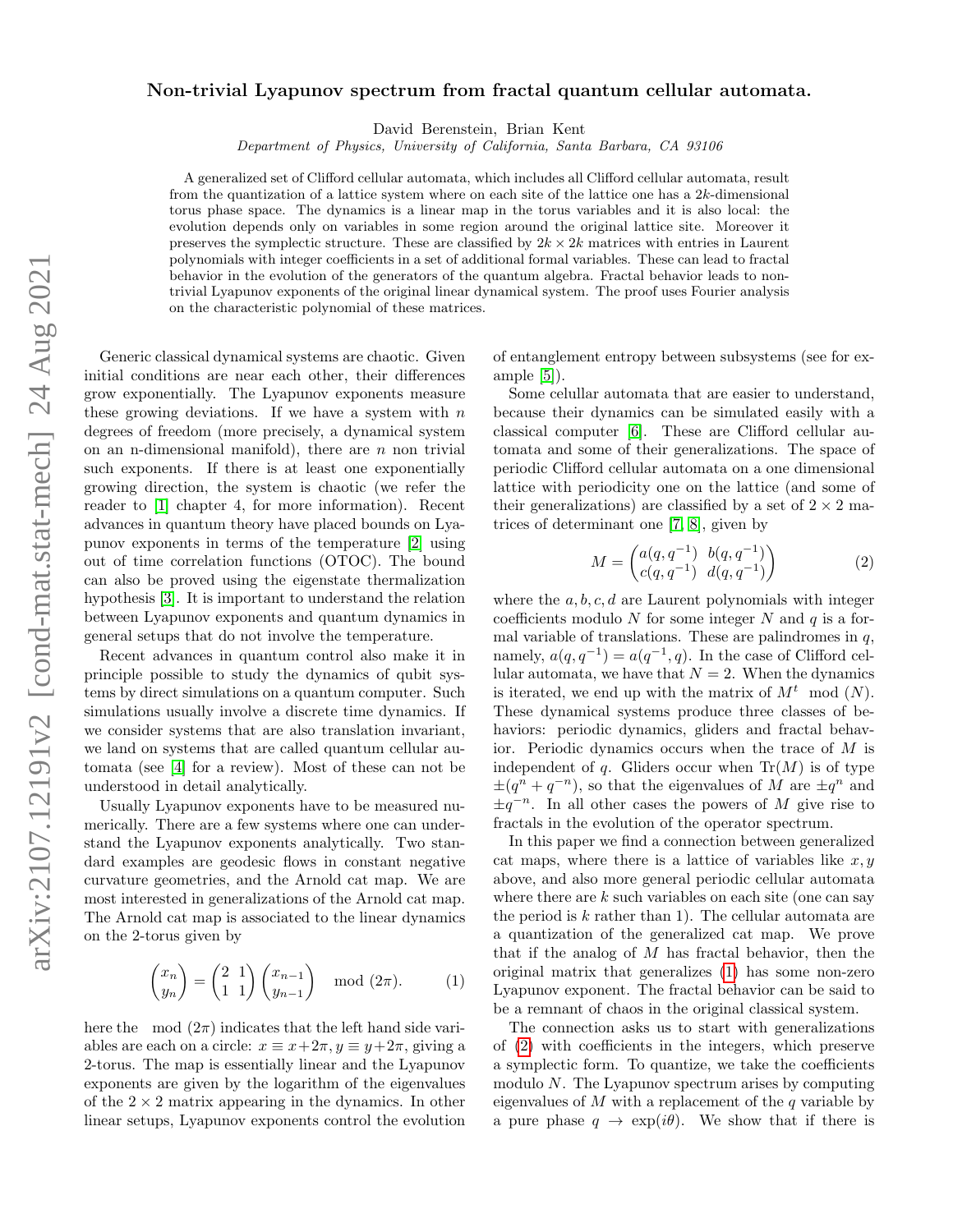fractal behavior in the reduction modulo  $N$ , then there are some values of  $\theta$  for which the Lyapunov exponents are not zero.

## GENERALIZED CAT MAPS AND SYMPLECTIC CELLULAR AUTOMATA

A symplectic torus is a two dimensional phase space, with periodic variables  $x, y$  and a non-trivial Poisson bracket  $\{x, y\} = 1$ . The periodicity is given by  $x \equiv x + 2\pi$ ,  $y \equiv y + 2\pi$ . A cat map is a linear morphism of the x, y system variables (which we call M) that preserves the periodicity and the Poisson bracket structure. This becomes a dynamical system when iterated. The periodicity forces the matrix elements of  $M$  to have integer values

$$
\begin{pmatrix} x(t) \\ y(t) \end{pmatrix} = M^t \begin{pmatrix} x \\ y \end{pmatrix} = \begin{pmatrix} a & b \\ c & d \end{pmatrix}^t \begin{pmatrix} x \\ y \end{pmatrix} \tag{3}
$$

Preserving the bracket requires that

<span id="page-1-0"></span>
$$
M \cdot \Omega \cdot M^T = \Omega \tag{4}
$$

where  $\Omega$  is the symplectic matrix of the system

$$
\Omega = \begin{pmatrix} 0 & 1 \\ -1 & 0 \end{pmatrix} \tag{5}
$$

It is easy to show that this leads to  $\det(M) = 1$ . Hence, the set of possible cat maps can be characterized as an element of  $SL(2, \mathbb{Z})$ . For us, a generalized cat map is a similar map on *n* copies of the symplectic torus, see [\[10\]](#page-4-8). The linear space of periodic  $x, y$  variables get converted to vectors of periodic variables  $\vec{x}, \vec{y}$ . The linear space can be described as a tensor product  $Span(\vec{x}, \vec{y}) \simeq (x, y) \otimes \mathbb{R}^n$ and the symplectic structure becomes  $\Omega \to \Omega \otimes 1$  in this setup, where 1 is the  $n \times n$  identity matrix. To have a generalized cat map, we get a matrix with  $2n \times 2n$  entries, with integer coefficients such that  $(4)$  is true, where the right hand side uses the  $2n \times 2n$  version of  $\Omega$ . If  $\lambda_i$  are the eigenvalues of  $M$ , the Lyapunov exponents of the dynamics of  $M$  are given by

$$
\kappa_i = \log(|\lambda_i|) \tag{6}
$$

The eigenvalues have the following properties. If  $\lambda$  is an eigenvalue, then so is,  $\bar{\lambda}, \lambda^{-1}, \bar{\bar{\lambda}}^{-1}$  (see for example [\[5\]](#page-4-4)). If  $\lambda$  is a generic complex number, they come in families of 4 eigenvalues and some  $\kappa \neq 0$ . If  $\lambda$  is real, then there is only one paired eigenvalue  $\lambda^{-1}$  and  $\kappa \neq 0$ . Only if  $\lambda$  is unitary (and so is  $\lambda^{-1} = \overline{\lambda}$ ), we get that the corresponding  $\kappa$  vanish.

**Quantization:** Since the variables  $x, y$  on a single torus are not single valued, they can not correspond to quantum observables upon quantization. A general observable on a torus can be decomposed in Fourier series, so  $\exp(ix), \exp(iy)$  generate the algebra of observables. As the torus is a compact phase space, on quantization we expect that the Hilbert space  $H$  associated to the torus is finite dimensional, dim  $\mathcal{H} = N$ . Consider the quantum variables  $U = \exp(ix)$ ,  $V = \exp(iy)$ . It is easy to show by the Baker-Cambell-Haussdorf formula that  $UV, VU$  differ by a phase

$$
UV = VU \exp(i\zeta) \tag{7}
$$

here the phase  $\zeta$  plays the role of  $\hbar$ , and  $U, V$  are unitary operators. In a Hilbert space of dimension  $N$ , the  $\exp(i\zeta)$  is taken as a primitive N-th root of unity. We also require  $U^N = V^N = 1$ , so that  $U, V$  are realized by clock-shift matrices (monomials in the  $U, V$  are called Weyl operators). In these circumstances we would have that we can interpret this quantum condition as  $Nx \equiv 0$ , so the entries of matrix M are only well defined modulo  $N$ . When  $N$  is two,  $U, V$  are Pauli matrices, and a quantum torus gets quantized into the Hilbert space of a single qubit. For the *n* torus system, we have a  $U, V$ pair per each torus, and the  $U, V$  commute with each other if they belong to different tori. A quantized generalized cat map takes monomials in the  $U_i$ ,  $V_i$  variables to monomials in these variables. Because it preserves the phase space structure, it is realized as a unitary operator on the Hilbert space, and can be described as an algebra automorphism of the algebra generated by the  $U, V$ . When we quantize  $n$  copies of the system, we take the Hilbert space to be  $\mathcal{H}_{tot} \simeq \mathcal{H}^{\otimes n}$ . In these systems, the algebraic properties of the Unitary makes it easy to describe the dynamics in the Heisenberg picture, where it can be simulated with classical physics [\[6\]](#page-4-5). This reduces to essentially computing the powers of the matrix  $M$ , modulo the integer  $N$  [\[7\]](#page-4-6), which is usually taken to be prime (non-primes lead to the Clifford group not being a unitary 2-design [\[14\]](#page-4-9)).

### FRACTAL CELLULAR AUTOMATA

We are now ready to start working on the problem of cellular automata. We will require that the dynamics of the system take place on a lattice. For simplicity we will choose a one dimensional lattice first, and then we will explain how to go to higher dimensions. At each site a cell will contain  $k$  (quantum) tori. We want a dynamics that is translation invariant on the lattice and that is also a generalized cat map. The variables are therefore classified by a set  $x_{i,\alpha}, y_{i,\alpha}$  where the  $i \in \{1, \dots k\}$  and  $\alpha \in \mathbb{Z}$  is the lattice site location. Let us also call the set of all the  $x_{i,\alpha}, y_{i,\alpha}$  at a single lattice site by  $z_{i,\alpha}$ , and  $I \in \{1, \ldots 2k\}$ . There is a translation operator on the lattice that we will label with the variable  $q$ , which acts as follows

$$
q(x_{i,\alpha}) = x_{i,\alpha+1}, \quad q(y_{i,\alpha}) = y_{i,\alpha+1}.
$$
 (8)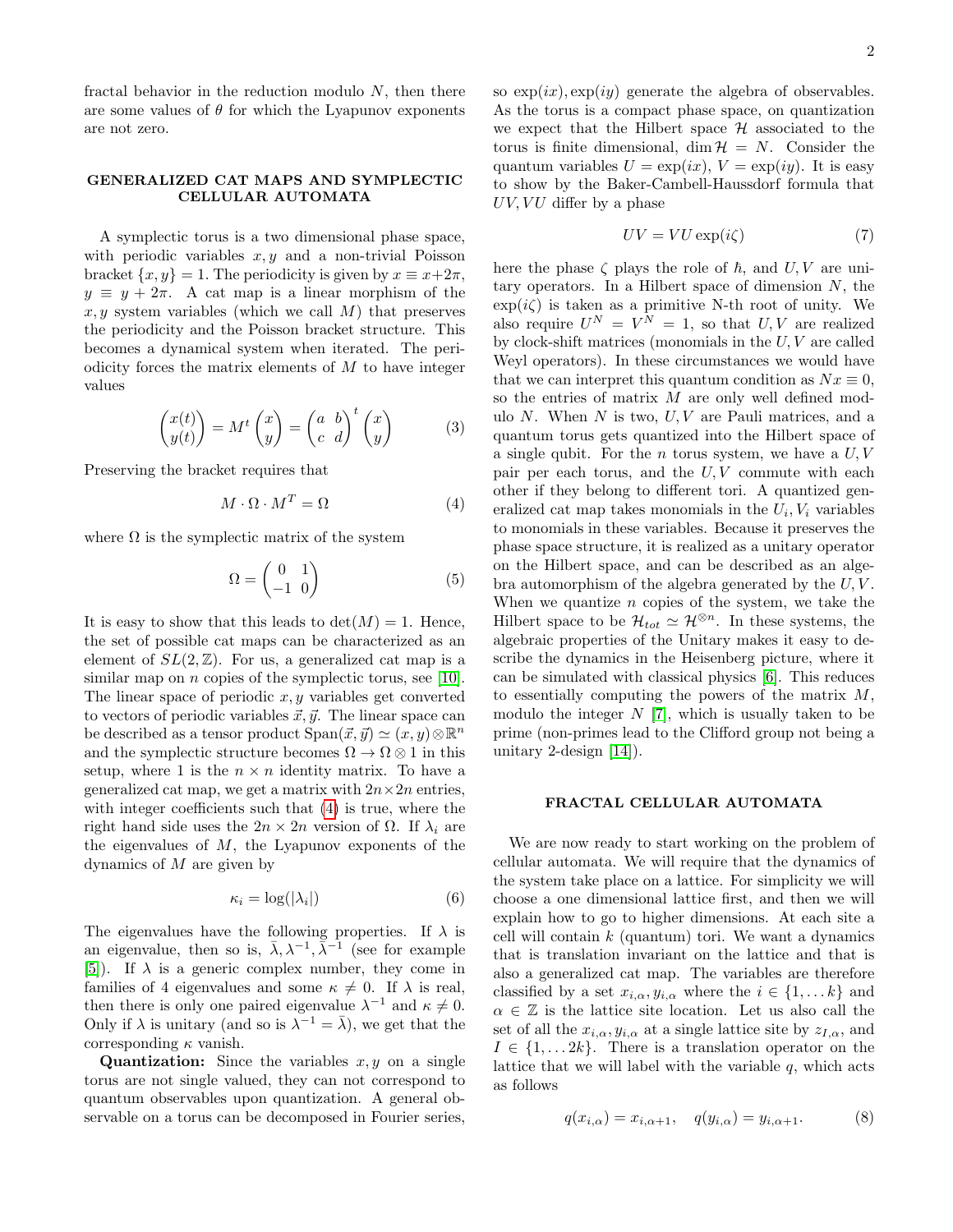It is easy to check that  $q$  is a matrix similar to  $M$  with integer coefficients. Also, the transpose of q is  $q^T = q^{-1}$ . A periodic dynamics of the  $\vec{x}, \vec{y}$  variables is a map of the form

$$
z_{I,\alpha}(t) = \sum_{J,\beta} M_{IJ,\alpha\beta}(t) z_{J,\beta} \tag{9}
$$

where the  $M$  are finite integers, and only finitely many are non-zero. This is a locality property. It is periodic if  $M_{IJ,(\alpha+k)(\beta+k)} = M_{IJ,\alpha\beta}$ . We can use the images of the  $z_{I,0}$  to get the full dynamics. For example,  $z_{I,s}$  =  $q^{s}(z_{I,0})$ . This is also true if we use the time translates  $z_{I,s}(t)$ . This way we get that the image of the zero-th cell variables can be written as

$$
z_{I,0}(t) = \sum_{s=-\infty}^{\infty} M_{I,J,s}(t) q^s(z_{J,0}).
$$
 (10)

If we apply  $q<sup>r</sup>$  on the left, it is easy to see that it commutes with the action of  $M$ , so we can think of  $M$  being defined identically by

$$
M(t) \equiv \sum_{s=-\infty}^{\infty} M_{IJ,s}(t)q^s = M(1)^t.
$$

In this presentation,  $q$  can be treated as a formal variable and in the time evolution we take the  $t$ -th power of the matrix  $M(1)$  including the powers of the variable q. We get for each t, a  $2k \times 2k$  matrix of Laurent polynomials in  $q$  with integer coefficients. This is denoted by saying that  $M \in M_{k \times k}[\mathbb{Z}[q, q^{-1}]]$ . It is easy to convince oneself that the symplectic condition is identical to equation [\(4\)](#page-1-0), where  $\Omega$  is a  $2k \times 2k$  symplectic matrix which is independent of  $q$ , whereas  $M$  is q-dependent and the transpose must include  $q \to q^{-1}$  as follows

$$
M_{IJ}^T = \sum_{s=-\infty}^{\infty} M_{JI,s}(t) q^{-s}
$$
 (11)

If the lattice is finite and periodic, we can also impose the constraint  $q^L = 1$ . If we think of M as a  $2k \times 2k$  matrix, it satisfies its characteristic polynomial of degree  $2k$ . The coefficients of the characteristic polynomial will also be Laurent polynomials in  $q$ . The symplectic condition can also be written as

$$
M^{-1} = \Omega \cdot M^T \cdot (\Omega^{-1})
$$

which shows that the inverse dynamics is also an allowed dynamics an that the generalized Clifford quantum cellular automata have a group structure.

When we include the naive quantization condition  $Nz_{L,\alpha} \equiv 0$ , the coefficients of M are well defined only modulo  $N$  and the same is true for the coefficients of the characteristic polynomial. Given  $M$ , we can say its naive quantization just takes  $M$  with integer coefficients to their reduction modulo  $N$ . The dynamics of the  $U, V$ operators is well defined given  $M$  and  $N$ , up to a cocycle condition that tells us the phase of the  $U, V$  images. We will assume that this is given and then the dynamics associated to M becomes a quantum cellular automaton. In each cell we have a local algebra associated to the Hilbert space  $(\mathbb{C}^N)^k$ , which generalizes the notion of a qubit algebra. The condition that monomials in the  $U, V$ variables go to monomials in  $U, V$  variables generalizes the notion of the Clifford cellular automata. This is also a case where the classical dynamics associated to the matrix M characterizes the Heisenberg evolution of the  $U, V$ operators. This is important for us now.

Self-similarity: We now want to argue that the quantum dynamics associated to  $M$  is self-similar and leads to fractal behavior in the iterated images of the U, V variables. This is understood in the classification of Clifford cellular automata. In this more general case, the simplest way to do this is to assume that  $N$  is a prime number  $p$  for simplicity. Since the matrix  $M$  satisfies its characteristic polynomial equation, we have that

<span id="page-2-0"></span>
$$
M^{2k} + \sum_{0 < s < 2k} b_s M^s + b_0 = 0 \tag{12}
$$

where  $b_0 = \det(M)$  and  $b_s \in \mathbb{Z}_p[q, q^{-1}]$ . We now want to replace M by a formal commutative variable  $\xi$ , which also satisfies the same polynomial equation of  $M$ , where the coefficients are in the set of Laurent polynomials with coefficients in  $\mathbb{Z}_p$ . In this sense  $\xi$  is a formal eigenvalue of the matrix M. This replacements takes us from problems of matrices to a problem involving roots of polynomials with coefficients in the ring of Laurent polynomials with coefficients in  $\mathbb{Z}_p$ . This replacement has taken the problem from matrices to algebraic number theory. The condition that the coefficients of the Laurent polynomials are numbers modulo  $p$  is expressed by saying that we are working with a commutative algebra in characteristic p. In this setup, there is an algebraic endomorphism of these algebras to themselves called the Frobenius endomorphism. It takes  $u \to u^p$ . One can easily show that for two commutative variables with coefficients in  $\mathbb{Z}_p$  that  $(a + b)^p = a^p + b^p$ , so this produces an algebra morphism that takes products to products and is linear in sums. When applied to equation [\(12\)](#page-2-0), the characteristic equation of the iterates of this morphism has coefficients  $(b_s)^{p^r}$ . This morphism acts by taking  $q \to q^p$ , but otherwise leaving the coefficients of each Laurent polynomial intact. This way the iterates of powers of p (iterates of the Frobenius morphism),  $p^s$  for each M have the same number of non-zero coefficients in each Laurent polynomial. Each time we apply this morphism, we rescale time by a factor of  $p$ , so we see that a simple property of the coefficients of the characteristic polynomial are selfsimilar. By this, we mean that we count the number of non-zero entries in the rescaled images of the map by a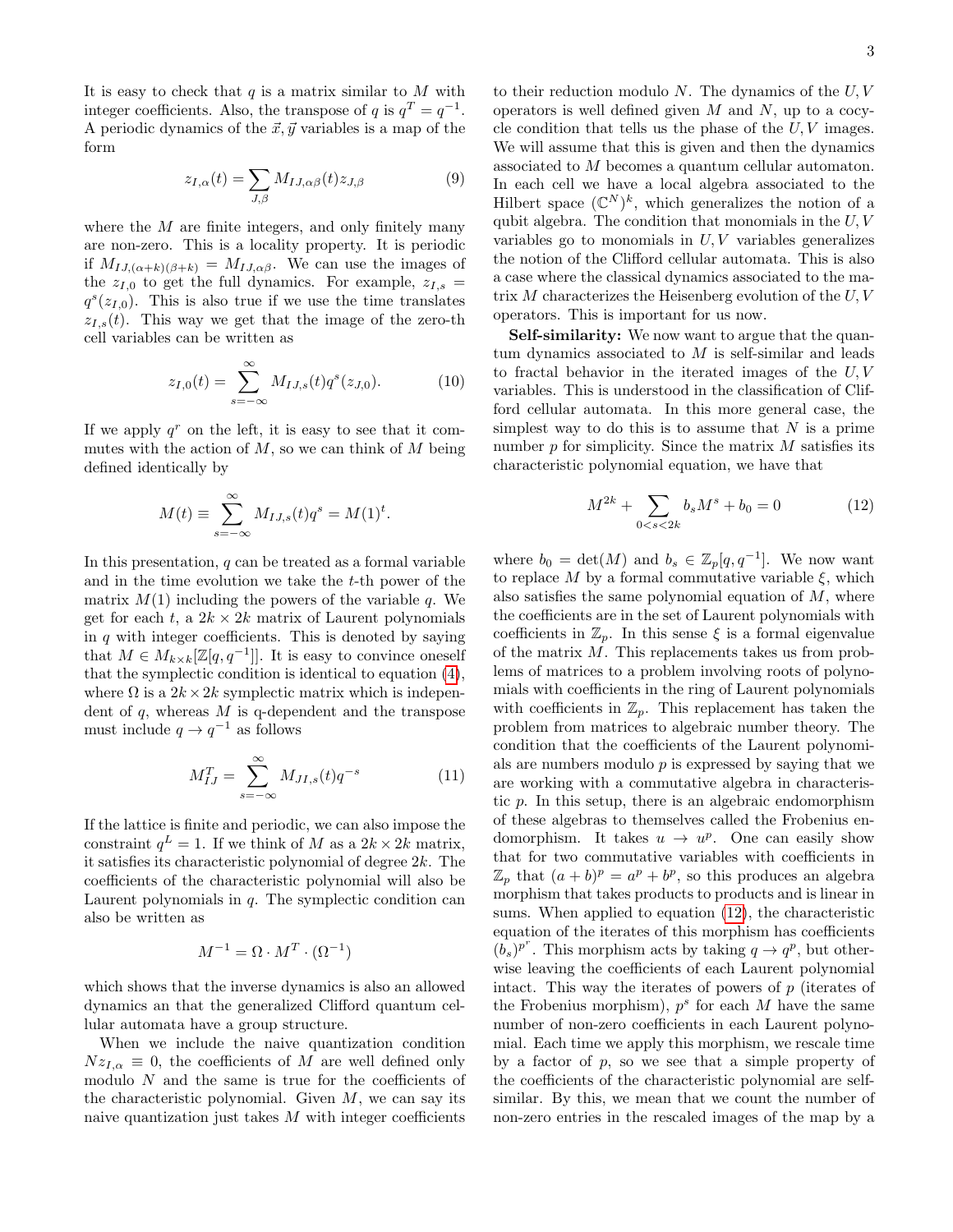factor of  $p$ , we get a constant number. A formal proof of self-similarity can be found in [\[12,](#page-4-10) [13\]](#page-4-11)

We will say that the self-similar behavior has fractal dimension d if the number of non-zero elements of one of the coefficients of the characteristic polynomial  $b_s$  scale on average like  $t^d$  at time t. Basically, at time t, we define a function  $f(t)$  such that  $f(t)$  is the number of non-zero coefficients of the  $b_s$  Laurent polynomials. More precisely, a notion of the fractal dimension d is defined by requiring that

$$
g(s) = \sum_{t=0}^{\infty} f(t)t^{-s-1}
$$
 (13)

is convergent if  $s > d$  and divergent otherwise. If the fractal dimension is zero, then  $f(t)$  is bounded above: there is no growth in the number of non-zero coefficients  $b_s(t)$ . This notion of dimension seems to coincide with the fractal dimension of the cellular automaton in simple cases for one of the coefficients. We say we have fractal behavior if  $d > 0$ . The  $d = 0$  case arises in the case where the celullar automaton has gliders. This guarantees the growth property of  $f(t)$  that we need, by comparing to the harmonic series. This is all we are going to need in what follows.

### FRACTAL BEHAVIOR IMPLIES NON-ZERO LYAPUNOV EXPONENTS

Our goal is now to obtain the eigenvalues of the matrix  $M$ , which is a matrix with Laurent polynomials in  $q$  over the integers, and we assume that the reduction modulo N of M has fractal dimension  $d > 0$ . Once we decide that the matrix  $M$  is over the integers, we can think of it also as a complex matrix.

Remember that  $q$  is a translation operator. The dynamics is translation invariant. This is stated by saying that M commutes with q. Basically, M and q can be diagonalized simultaneously. This is Bloch's theorem applied to  $q, M$ . The action of  $q$  is unitary, so the eigenvalues of q are of the form  $\exp(i\theta)$ . The problem of the eigenvalues of the big matrix  $M_{LL\alpha\beta}$  gets reduced to computing the eigenvalues of the small  $2k \times 2k$  matrix  $M_{IJ}(q \to \exp(i\theta))$  for each  $\theta$ . If for some  $\theta$  we have at least one eigenvalue of  $M(q = \exp(i\theta))$  which is not in the unit circle, then we have a non-zero Lyapunov exponent. This is what we want to show. We will do so by contradiction assuming both that the reduction of M modulo  $N$  is fractal and that the eigenvalues of  $M$  all lie in the unit circle.

The basic idea is the following: the coefficients of the characteristic polynomial of some power of  $M, M<sup>t</sup>$  (which depends on  $q$ ) are sums of t-powers of products of eigenvalues of M evaluated at  $q = \exp(i\theta)$ . If two matrices have the same characteristic polynomials, then they will have the same spectrum of eigenvalues and hence the same Lyapunov spectrum. This suggests some weak notion of equivalence of the two dynamical systems.

More precisely,  $b_s(t, q = \exp(i\theta))$  is a sum of products of s eigenvalues. There are  $N_s = \binom{2k}{s}$  distinct products of eigenvalues  $\lambda_i^t$ . Each of these products is a unitary number if the eigenvalues are all unitary. The sum is bounded above  $|b_s(t, q = \exp(i\theta))| \leq N_s$ . We will use this inequality by squaring it and averaging over the phase  $q = \exp(i\theta)$  as follows

<span id="page-3-0"></span>
$$
\frac{1}{2\pi} \int_0^{2\pi} |b_s(t, q = \exp(i\theta))|^2 d\theta \le N_s^2 \tag{14}
$$

If this inequality is violated, then the hypothesis that the eigenvalues are in the unit circle for all  $\theta$  is wrong, and there is some  $\theta$  for which this is not true. At that value, at least one of the eigenvalues is outside the unit circle.

Let us now find a lower bound on the integral. Here we use the fact that for some  $s$  and some  $t$ , the number of non-zero coefficients of  $b_s(t)$  modulo N can be as large as we need, of order  $t^d$ . This number can be chosen to be larger than  $N_s^2$ . This implies that the polynomials of q in the characteristic polynomial of  $M$  has at least as many non-zero integer coefficients. After all, if a coefficient is non zero modulo  $N$ , it comes from a non zero coefficient in the original polynomial with integer coefficients: the characteristic polynomial reduced mod N is the characteristic polynomial of M reduced modulo N. Each of those non-zero coefficients in the characteristic polynomial coefficient can be thought of as a Fourier coefficient of the function  $b_s(t, \theta)$ . The integral [\(14\)](#page-3-0) is the  $L^2$  squared norm of  $b_s(t, \theta)$  and is also given by the sum of the squares of said Fourier coefficients. These are integers, so each such coefficient is greater than or equal to one in absolute value. Our lower bound on the number of non-zero entries implies that for that particular times  $t$ and s, the bound is violated. This proves our main claim.

When the lattice is finite size, the same argument works so long as the lattice is large enough, and instead of summing over all  $\theta$ , we sum over the L roots of unity in q. This would use a discrete Fourier transform of  $b_s$ . If the lattice is bigger than one dimensional, we have a site lattice that must cover a unit cell, and we have as many  $q$  translation variables as the dimension of the lattice (see for example [\[15\]](#page-4-12)). These all commute with each other, so the Bloch argument works the same. Instead of doing a single integral over a circle, we average over a torus whose dimension is the dimension of the lattice.

We would like to thank S. Mukherjee for discussions. Work of D.B. supported in part by the Department of Energy under grant DE-SC0019139.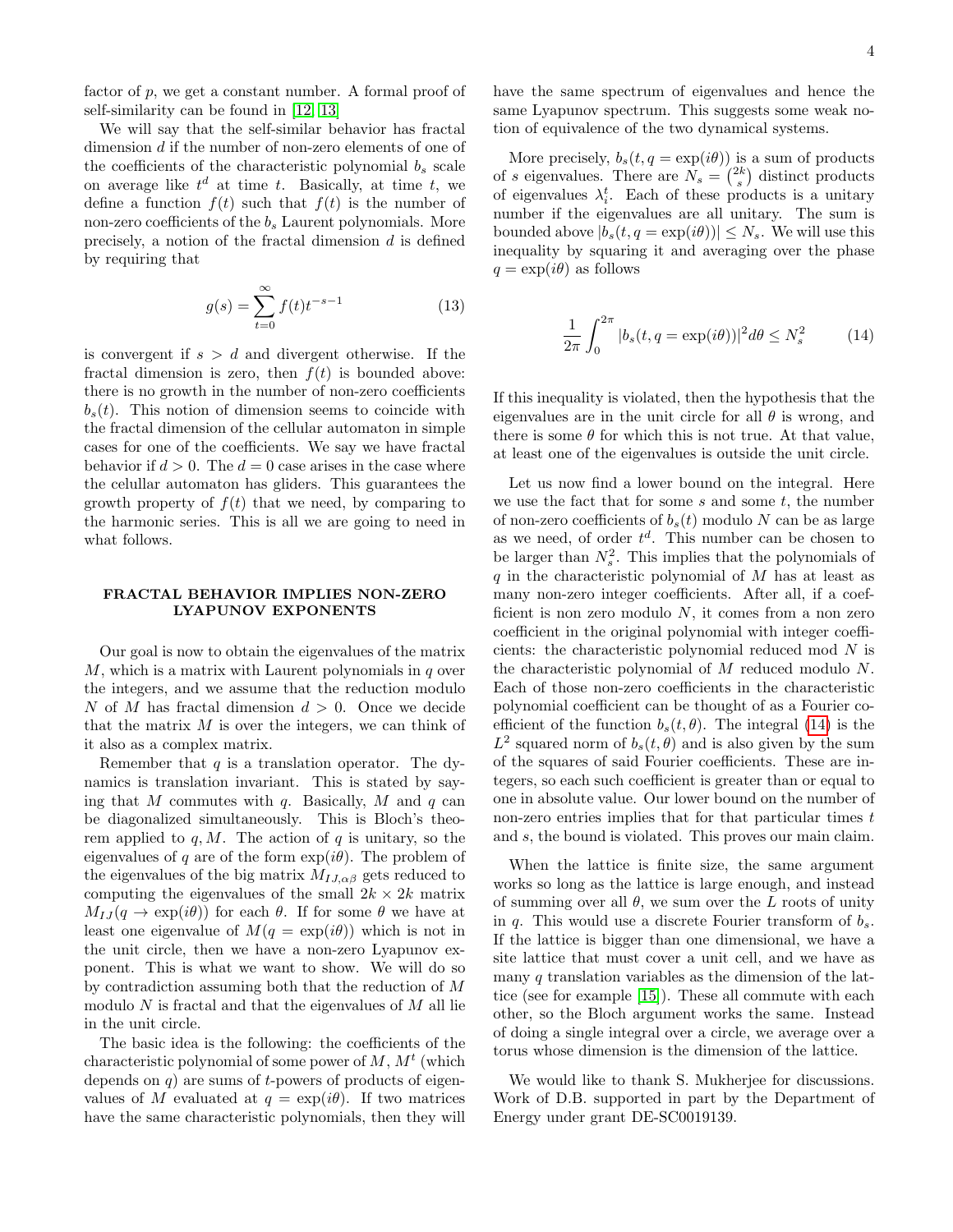### SUPPLEMENTARY MATERIAL

- <span id="page-4-0"></span>[1] Zaslavsky, G. M. " Hamiltonian chaos and fractional dynamics". Oxford University Press, 2005
- <span id="page-4-1"></span>[2] J. Maldacena, S. H. Shenker and D. Stanford, "A bound on chaos," JHEP 08, 106 (2016) doi:10.1007/JHEP08(2016)106 [\[arXiv:1503.01409](http://arxiv.org/abs/1503.01409) [hepth]].
- <span id="page-4-2"></span>[3] C. Murthy and M. Srednicki, "Bounds on chaos from the eigenstate thermalization hypothesis," Phys. Rev. Lett. 123, no.23, 230606 (2019) doi:10.1103/PhysRevLett.123.230606 [\[arXiv:1906.10808](http://arxiv.org/abs/1906.10808) [cond-mat.stat-mech]].
- <span id="page-4-3"></span>[4] T. Farrelly, "A review of Quantum Cellular Automata," Quantum 4, 368 (2020) doi:10.22331/q-2020-11-30-368 [\[arXiv:1904.13318](http://arxiv.org/abs/1904.13318) [quant-ph]].
- <span id="page-4-4"></span>[5] C. T. Asplund and D. Berenstein, "Entanglement entropy converges to classical entropy around periodic orbits," Annals Phys. 366, 113-132 (2016) doi:10.1016/j.aop.2015.12.012 [\[arXiv:1503.04857](http://arxiv.org/abs/1503.04857) [hepth]].
- <span id="page-4-5"></span>[6] D. Gottesman, "The Heisenberg representation of quantum computers," [\[arXiv:quant-ph/9807006](http://arxiv.org/abs/quant-ph/9807006) [quant-ph]].
- <span id="page-4-6"></span>[7] Schlingemann, Dirk-M and Vogts, Holger and Werner, Reinhard F, "On the structure of Clifford quantum cellular automata", Journal of Mathematical Physics, vol 49, no 11, 112104, 2008
- <span id="page-4-7"></span>[8] Gütschow, Johannes and Uphoff, Sonja and Werner, Reinhard F and Zimborás, Zoltán, "Time asymptotics and entanglement generation of Clifford quantum cellular automata" Journal of mathematical physics, vol 51, no 1, 015203, 2010.
- <span id="page-4-13"></span>[9] D. Berenstein and J. Zhao, "Exotic equilibration dynamics on a 1-D quantum CNOT gate lattice," [\[arXiv:2102.05745](http://arxiv.org/abs/2102.05745) [quant-ph]].
- <span id="page-4-8"></span>[10] D. Berenstein and A. M. Garcia-Garcia, "Universal quantum constraints on the butterfly effect," [\[arXiv:1510.08870](http://arxiv.org/abs/1510.08870) [hep-th]].
- [11] D. Berenstein, "A toy model for time evolving QFT on a lattice with controllable chaos," [\[arXiv:1803.02396](http://arxiv.org/abs/1803.02396) [hepth]].
- <span id="page-4-10"></span>[12] Johannes Gütschow and Vincent Nesme and Reinhard F. Werner, "The fractal structure of cellular automata on Abelian groups," Proceedings of Automata 2010, eds. Nazim Fatès and Jarkko Kari and Thomas Worsch, pp 51-70
- <span id="page-4-11"></span>[13] Gütschow, Johannes and Nesme, Vincent and Werner, Reinhard F., "Self-similarity of cellular automata on Abelian groups," Journal of Cellular Automata, vol 7, 2012, pp 83–113
- <span id="page-4-9"></span>[14] Nahum, Adam and Vijay, Sagar and Haah, Jeongwan, "Operator Spreading in Random Unitary Circuits", Phys. Rev. X, vol 2, 021014, 2018.
- <span id="page-4-12"></span>[15] Haah, J., " Classification of translation invariant topological Pauli stabilizer codes for prime dimensional qudits on two-dimensional lattices". Journal of Mathematical Physics, 62(1), p.012201 [\[arXiv:1812.11193\]](http://arxiv.org/abs/1812.11193)

This material complements certain observations made in the paper with illustrative examples. The two observations that are important are the following: the characteristic equation of the matrix that determines the generalized Clifford cellular automata dynamical system encodes the fractal structure of the cellular automata and therefore it is possible to extract the fractal dimension from it.

# FRACTAL IN THE CHARACTERISTIC EQUATION

We will deal with two standard cellular automata. The simplest Clifford cellular automata of period one and the CNOT gate system studied in [\[9\]](#page-4-13).

For the first system, studied in  $[]$ , the  $2 \times 2$  matrix determining the dynamics is given by

$$
M_{2 \times 2} = \begin{pmatrix} 1 + q + q^{-1} & 1 \\ 1 & 0 \end{pmatrix}
$$
 (15)

The characteristic equation for M is

$$
\xi^2 - \text{tr}(M)\xi + 1 = 0 \tag{16}
$$

For the iterates of  $M$ ,  $M<sup>n</sup>$ , the characteristic equation is determined entirely by  $t_n = \text{tr}(M^n)$ . Since M satisfies it's own characteristic equation, and if we multiply by  $\xi^{n-2}$  and take traces, we get the recursion

<span id="page-4-14"></span>
$$
t_n - t_1 t_{n-1} + t_{n_2} = 0 \tag{17}
$$

with initial conditions  $t_0 = 0$  (the trace of the  $2 \times 2$ identity matrix is zero modulo 2), and  $t_1 = 1 + q + q^{-1}$ .

The polynomial  $t_n \simeq q^{-n} + \cdots + q^n$  is of order n. To see the fractal, we count the positions  $a_{k,n} \neq 0$  in the polynomial. We get the picture in figure [1](#page-5-0)

A fit to the dimension of the fractal shows that the fractal dimension is  $h \approx 1.830$ . This implies that the number of terms at each time grows like  $t^0.83$ .

For the second system, the CNOT cellular automata, the matrix is given by

$$
M_{4\times4} = \begin{pmatrix} q+1 & q & 0 & 0 \\ 1 & 1 & 0 & 0 \\ 0 & 0 & 1 & 1 \\ 0 & 0 & q^{-1} & 1+q^{-1} \end{pmatrix}
$$
 (18)

where we also have that the symplectic form is

$$
\Omega = \begin{pmatrix} 0 & 0 & 1 & 0 \\ 0 & 0 & 0 & 1 \\ -1 & 0 & 0 & 0 \\ 0 & -1 & 0 & 0 \end{pmatrix}
$$
 (19)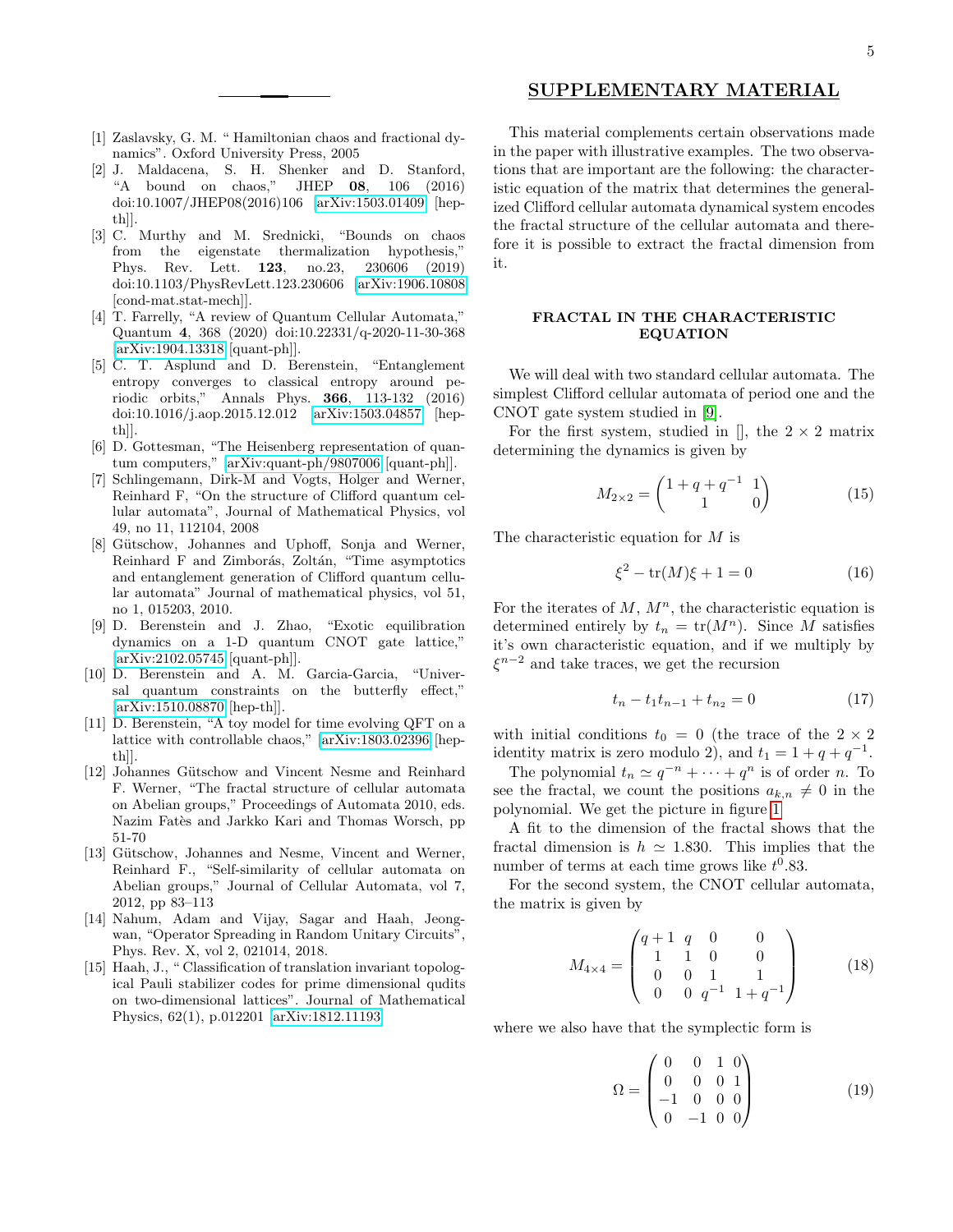As can be seen, the matrix  $M$  splits into two blocks, each  $a$  2  $\times$  2 matrix. This persists when we take powers. Call

$$
M_1 = \begin{pmatrix} q+1 & q \\ 1 & 1 \end{pmatrix} \tag{20}
$$

$$
M_2 = \begin{pmatrix} 1 & 1 \\ q^{-1} & q^{-1} + 1 \end{pmatrix}
$$
 (21)

and set  $\omega_n = \text{tr}(M_1^n)$ ,  $\tau_n = \text{tr}(M_2^n)$ . The characteristic equation of  $M^n$  is

$$
(\xi^2 \left| \omega_n \xi + 1\right) (\xi^2 - \tau_n \xi + 1) = 0 \tag{22}
$$

<span id="page-5-0"></span>

each of these satisfy an independent recursion like [\(17\)](#page-4-14). This sum is also a palindrome. This is where we find the Sierpinski triangle fractal in the characteristic equation: the figure is a double copy, see the figure [2.](#page-6-0) A fit to the dimension shows that  $h \approx 1.585$ , so the number of terms at each time grows as  $t^{0.530}$ .